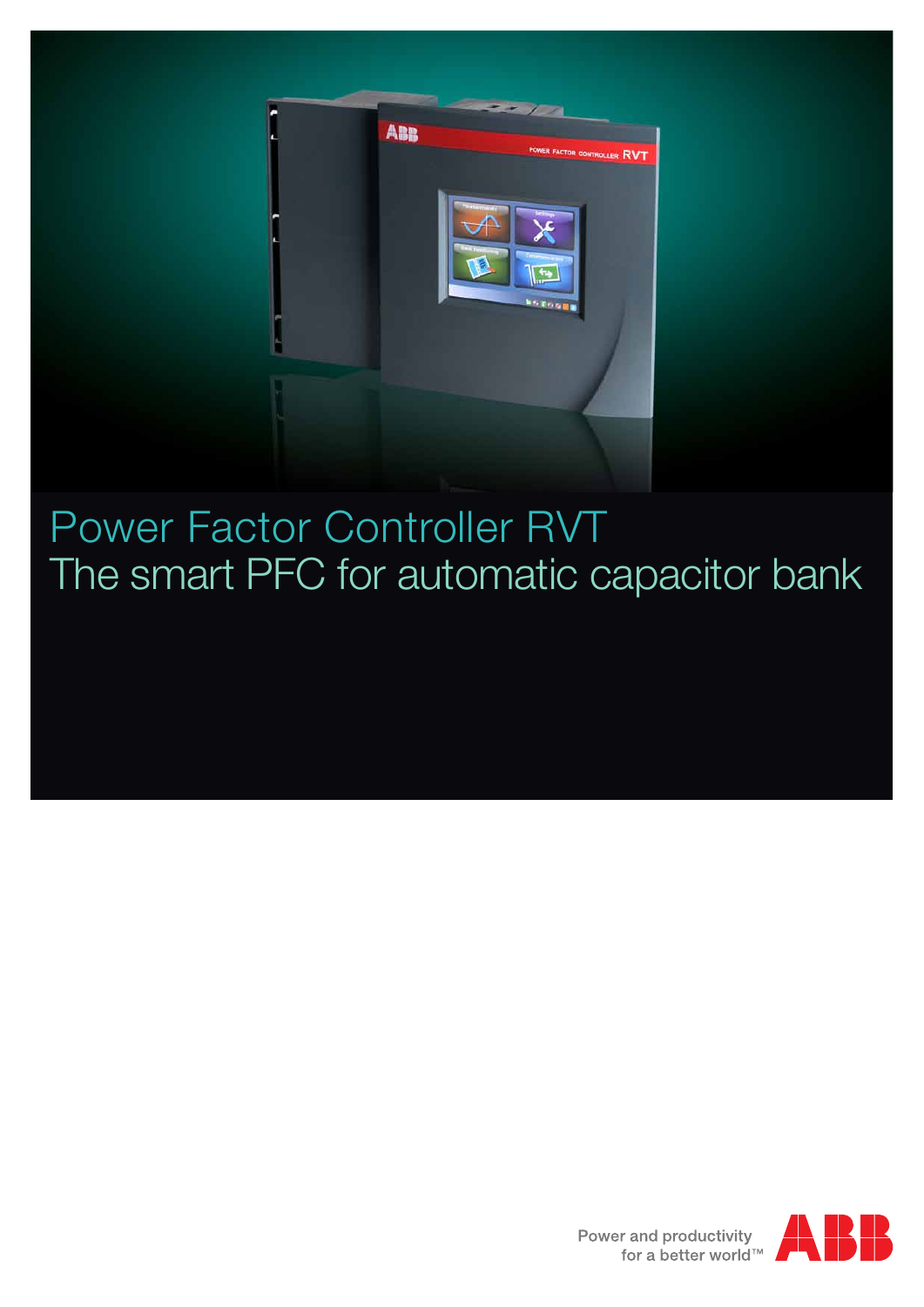### Distinct features

#### Power factor correction for both balanced and unbalanced loads

 In nowadays installation, unbalanced loads are becoming ubiquitous, especially in residential or commercial buildings. RVT addresses your power factor issues from both single phase loads (L-L or L-N) and three phase balanced/ unbalanced loads. RVT is capable of compensation to each phase individually or compensation to three phases globally. Another distinct feature of RVT is individual phase measurements and energy counting.

#### Complete three phase measurements

- − Active power (kW) 3ph/1ph
- − Apparent power (kVA) -3ph/1ph
- − Reactive power (kvar) -3ph/1ph
- − Reactive power (kvar) to reach the target cos ϕ -3ph/1ph
- − Voltage (V) -3ph/1ph
- − Current (A) -3ph/1ph
- − Cos ϕ-3ph/1ph
- − Total Harmonic Distortion on Voltage/Current : THD V/I (%)
- − Voltage/Current Harmonics : H2 up to H49 (%-spectrum)

#### Touch Screen

3.5 inch colorful QVGA touch screen eases your parameter settings.

#### Ethernet connection

With ABB PQ Link software, you may easily plug an RJ-45 to RVT and communicate with the controller through a 10/100BASE-T interface anywhere in the world.

#### USB connection

RVT supports USB2.0 connection; which makes it possible to connect to a computer via a widely used USB cable to access all RVT parameters.

#### Up to 8 Temperature alarm outputs

RVT can monitor 8 hot spots in your bank through eight daisy-chain connected temperature probes.

#### Real time clock

RVT real time clock tracks and logs date and moment of each alarm and event.

#### Hardware and software lock

Both hardware and software locks are equipped to the RVT for bank setting protections from any unauthorized access.







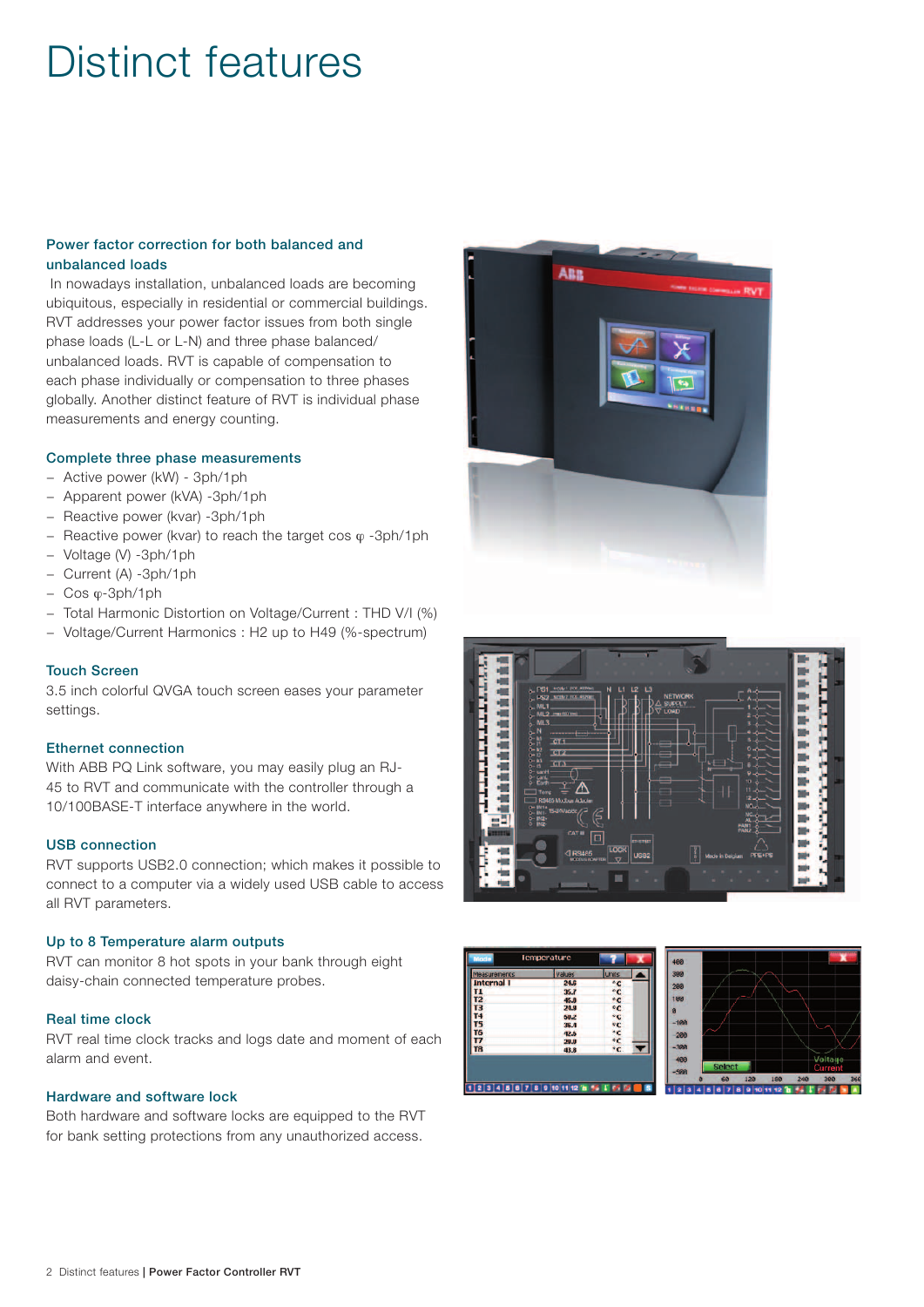## Other powerful features

#### RVT is also a MV and HV bank controller

By connecting a PT to the RVT voltage measurements inputs, and setting the proper [V scaling] according to the PT ratio, the RVT is able to control a MV or HV capacitor bank just like a LV capacitor bank.



#### Easy commissioning

The fully automatic set-up of the RVT parameters totally eases the bank commissioning process.

#### Menu navigation

The clever organization of menus and sub-menus ensures menu navigation easy and intuitive.

#### Guided navigation and programming

Online help information guides you step by step in the menu navigation and RVT programming.

#### Communication

RVT has versatile communication interfaces: in addition to Ethernet 10/100BASE-T and USB2.0, the RVT supports RS485 connection as well. All parameters settings and measurements are accessible remotely.

#### Fully automatic set-up

C/k (sensitivity), active outputs, switching sequence and phase shift can be automatically set-up.

#### Programmable protection thresholds

Programmable thresholds allow you to protect the capacitor bank against over- and under-voltage, overtemperature and excessive harmonic distortions.

#### Network information and capacitor bank monitoring

The RVT computes and displays network and capacitor bank information such as voltage, current, harmonics spectra and much more.

#### Multi-language support

The RVT allows you to choose its working language between English, French, German, Spanish and Chinese.

#### High ambient temperature rating

The RVT is suitable for harsh ambient environments thanks to its maximum ambient temperature rating of 70°C.

#### Multi-voltage and multi-frequency

The RVT may be connected to network voltages in the range 100-460Vac, 50/60Hz. RVT's measurement voltage is up to 690Vac without connecting any additional PT.

#### Works with 5A and 1A CT's

Both 5A and 1A CT's may be connected to the RVT.

#### Digital inputs

Two digital inputs can be used for day/night power factor and external alarm respectively.

#### Two alarm relay outputs and fan / warning output

RVT has two alarm relay outputs (NO and NC) and a FAN/ Warning relay output.

#### On-line help

A click to this button at the right top of the touch screen, it will give you an instant access to a online help system which will guide you through all RVT operation/ commissioning step by step.

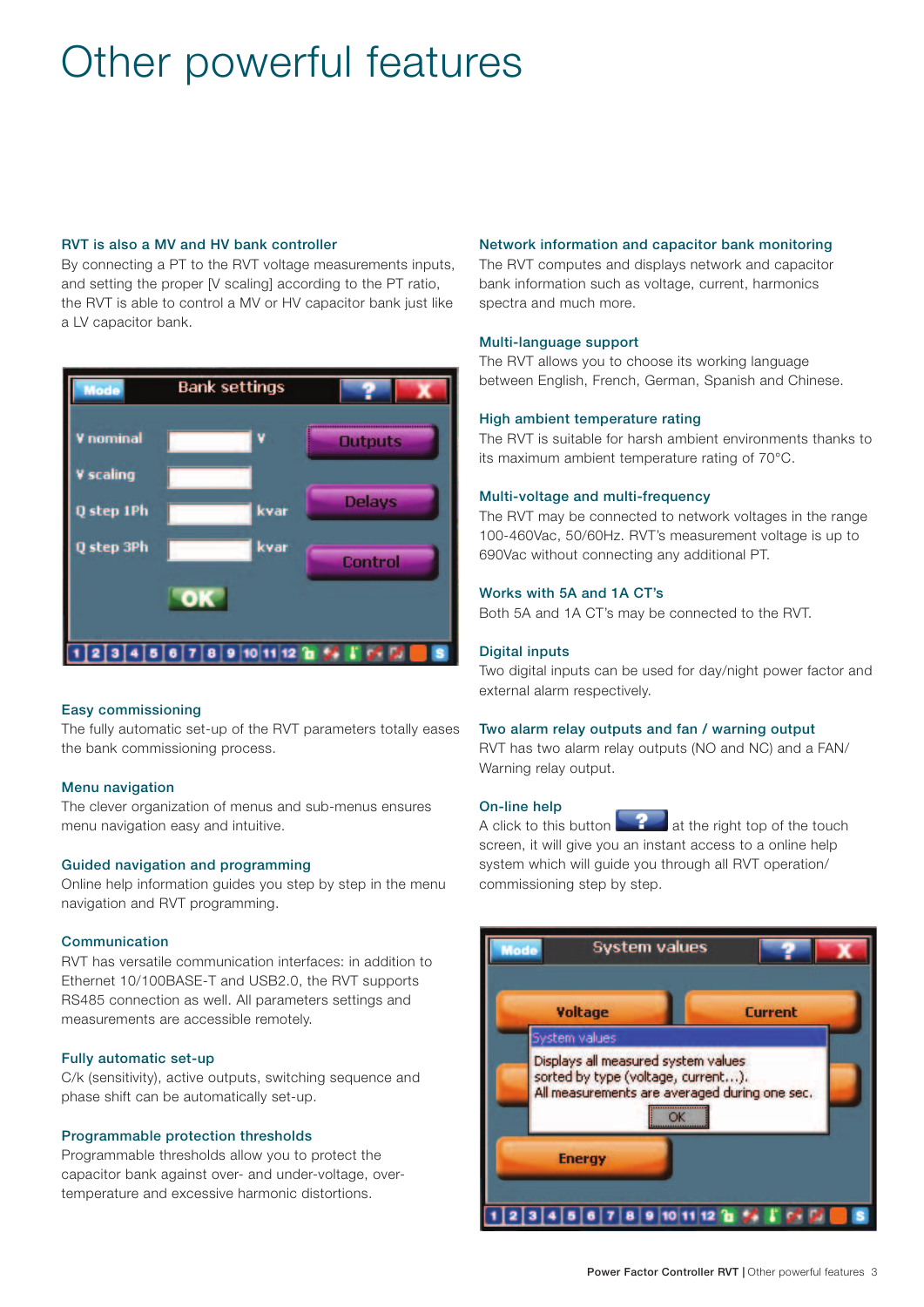### Touch screen Ease your menu navigation

The touch screen eases capacitor bank setting in an intuitive way and provides a versatile interactive interface to users.

#### Start screen



setting mode

validation

next page

auto mode

#### Numeric keypad

| 0.95                    |                | 哪            |    |  |  |  |  |
|-------------------------|----------------|--------------|----|--|--|--|--|
|                         | 8              |              |    |  |  |  |  |
|                         | 5              | 6            | ОΚ |  |  |  |  |
|                         | $\overline{2}$ | з            |    |  |  |  |  |
| $\overline{\mathbf{0}}$ |                |              |    |  |  |  |  |
| <b>Backspace</b>        | Del            | <b>Clear</b> |    |  |  |  |  |
| $123456789101112$       |                |              |    |  |  |  |  |

#### Harmonics spectrum display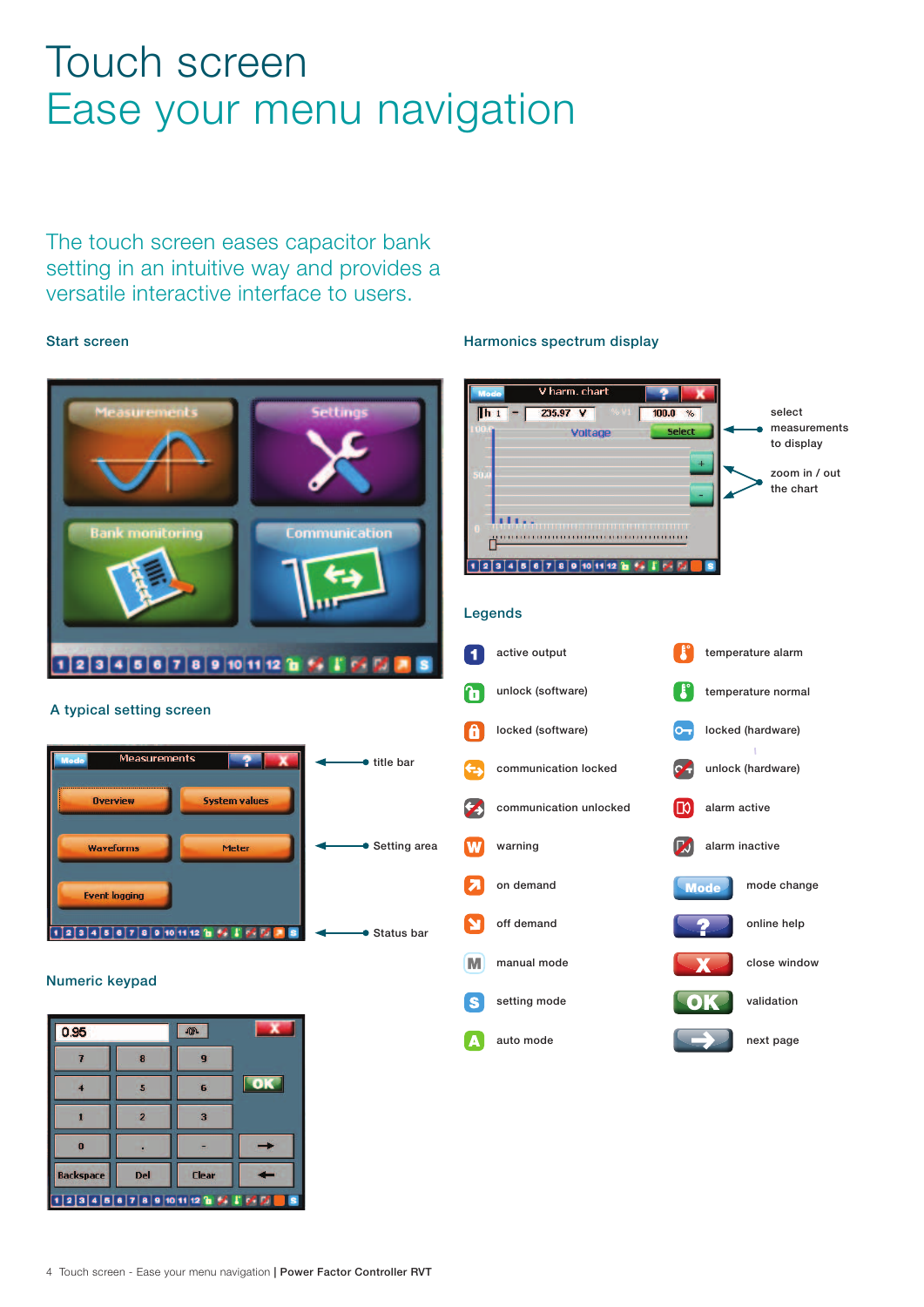# Easy commissioning

A typical auto commissioning process is illustrated below.

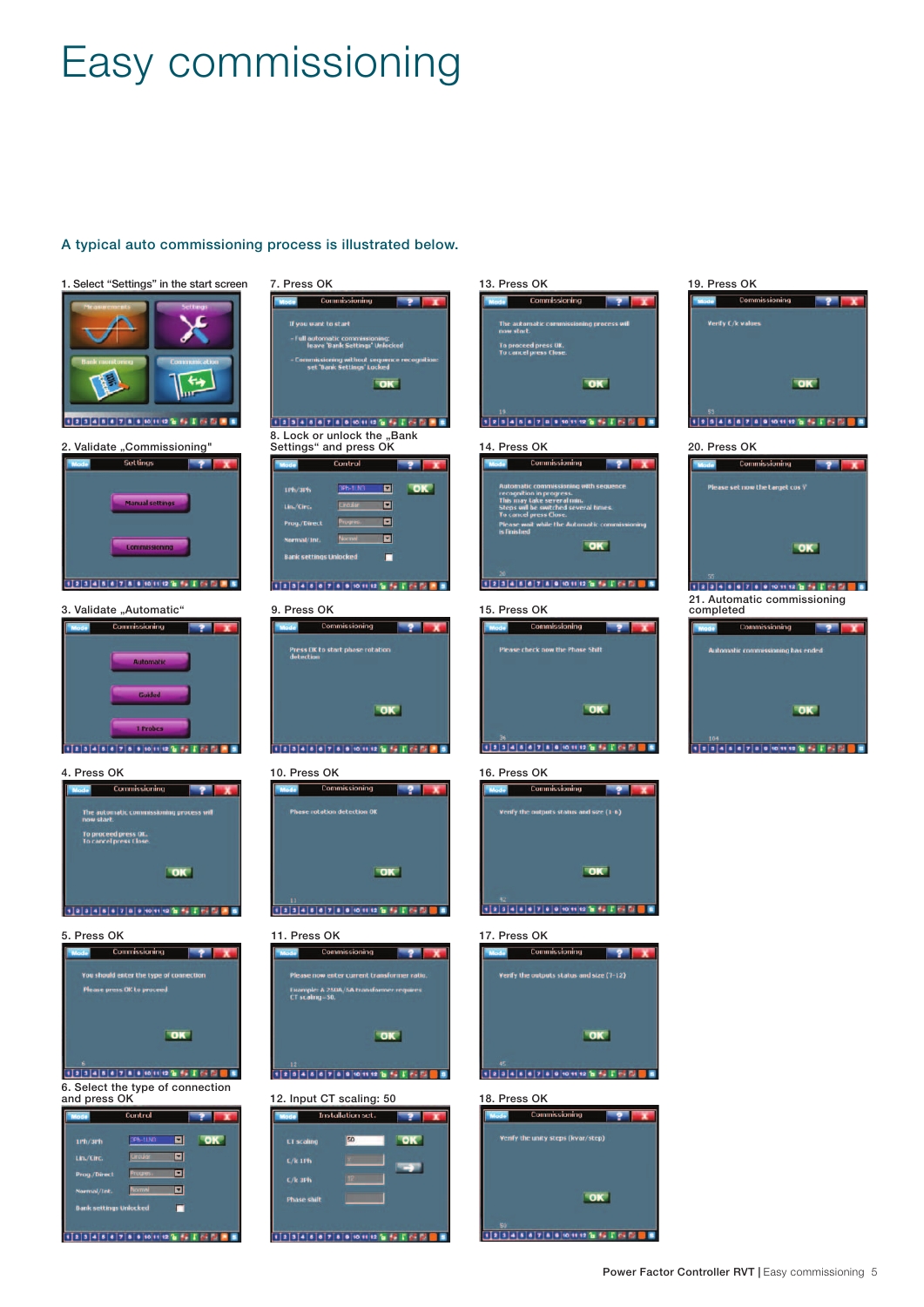### Connection types

The type of connection defines ways of RVT measuring current and voltage. RVT allows eight different types of connection topologies based on the type of installation and number of current and voltage transformers:

| 1: one CT connection                   |
|----------------------------------------|
| 2: two CTs connections                 |
| 3: three CTs connections               |
|                                        |
| LN: V measurement between L and N      |
| LL: V measurement between phases       |
|                                        |
| 1: one V measurement                   |
| 3: three V measurements                |
|                                        |
| 1Ph: single phase network (L-N or L-L) |
| 3Ph: three phase network               |
|                                        |

|        | <b>RVT6 and RVT12</b> | <b>RVT12-3P</b> |
|--------|-----------------------|-----------------|
| Type 1 | 1Ph-1LL1              | 1Ph-1LL1        |
| Type 2 | 3Ph-1LL1              | 3Ph-1LL1        |
| Type 3 | :3Ph-1LN1             | :3Ph-1LN1       |
| Type 4 | : N.A.                | 3Ph-3LL3        |
| Type 5 | N.A.                  | 3Ph-3LL2        |
| Type 6 | N.A.                  | :3Ph-3LN3       |
| Type 7 | : N.A.                | 3Ph-1LL3        |
| Type 8 | : N.A.                | 3Ph-1LN3        |

Detailed wiring and direct current & voltage measurements capabilities are shown on next page, which facilities the selection of different types of connection in terms of installation types and requirements on voltage and current measurements.

For RVT 6 and RVT12, only the type 1, 2 and 3 are available; RVT12-3P is able to connect in all eight different types of connection.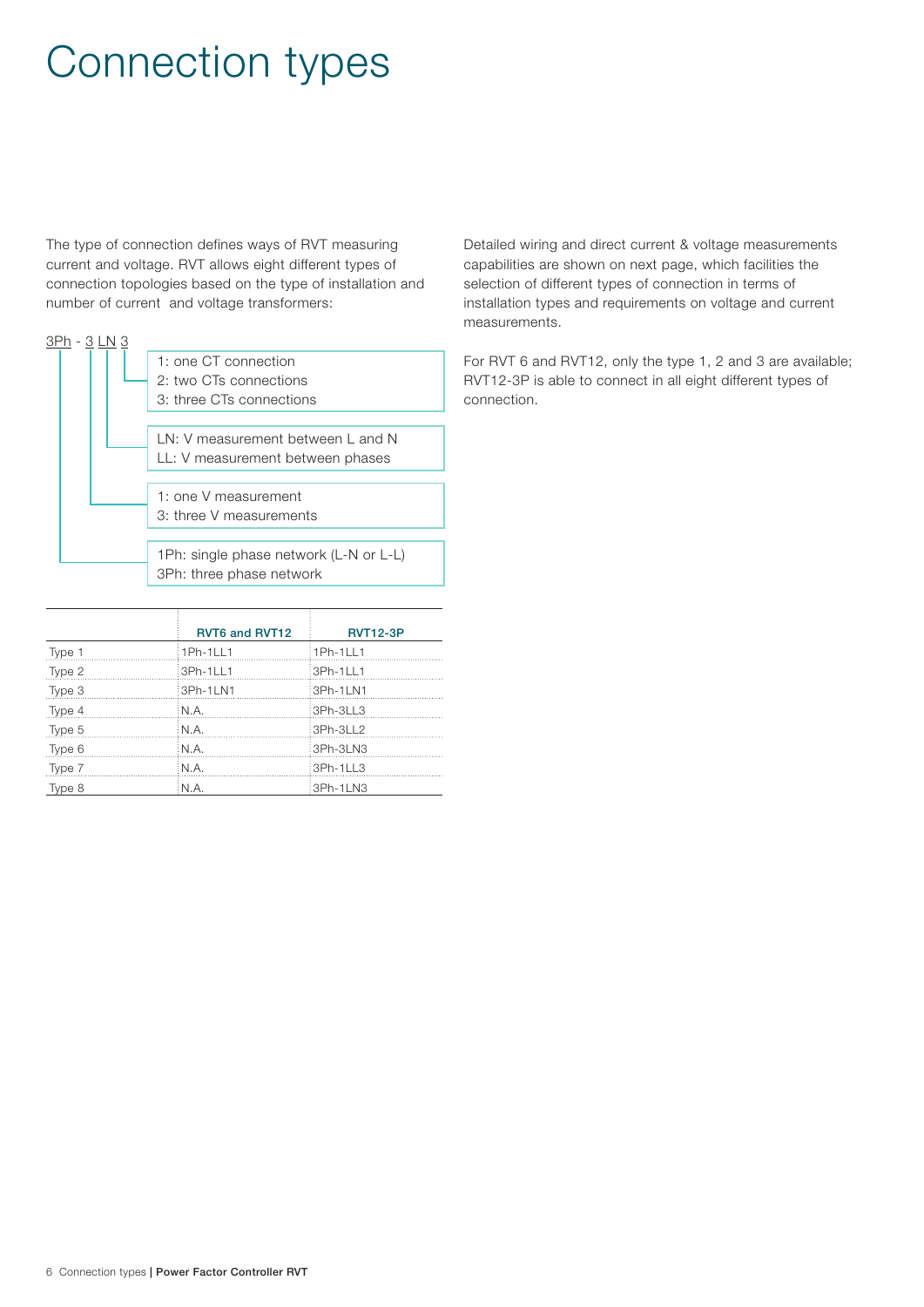### Connection types Single and three phase PFC control types

|          | <b>Connection type</b>                                      | <b>RVT 12 - 3P</b>                                                                                                                                             | <b>RVT 6 / RVT 12</b>                                                                                                                                                                                                                 | Phase shift                                                        | <b>Voltages</b>                                                                           |                                                                                                                   |                                                                                                                                                                                    | <b>Currents</b>                                                                             |                                                                               |                                                                      |                                                                                  | <b>Compensation type</b>                                                          |                                                                                                                                                                                     |                                                                                                                                                                                         |     |     |                                                       |
|----------|-------------------------------------------------------------|----------------------------------------------------------------------------------------------------------------------------------------------------------------|---------------------------------------------------------------------------------------------------------------------------------------------------------------------------------------------------------------------------------------|--------------------------------------------------------------------|-------------------------------------------------------------------------------------------|-------------------------------------------------------------------------------------------------------------------|------------------------------------------------------------------------------------------------------------------------------------------------------------------------------------|---------------------------------------------------------------------------------------------|-------------------------------------------------------------------------------|----------------------------------------------------------------------|----------------------------------------------------------------------------------|-----------------------------------------------------------------------------------|-------------------------------------------------------------------------------------------------------------------------------------------------------------------------------------|-----------------------------------------------------------------------------------------------------------------------------------------------------------------------------------------|-----|-----|-------------------------------------------------------|
| Name     | <b>Schematics</b>                                           | Connection                                                                                                                                                     | Connection                                                                                                                                                                                                                            | adjustment                                                         | L12                                                                                       | L23                                                                                                               | L31                                                                                                                                                                                |                                                                                             | L1N L2N L3N                                                                   |                                                                      |                                                                                  | $L1$ $L2$ $L3$                                                                    |                                                                                                                                                                                     | ${\sf N}$                                                                                                                                                                               |     |     | Full C3 <sup>1</sup> Full C1 <sup>2</sup> Mixed C3+C1 |
| 1Ph-1LL1 | L <sub>2</sub><br>₩<br>L3                                   | L ML1<br>L2<br>ML <sub>2</sub><br>ML3<br>L3<br>. N<br>k1<br>C <sub>T</sub><br>- 11<br>တုက<br>တိုက်<br>ဝိုက်<br>ф- 13                                           | ሌ– N.C.<br>$\_ ML2$<br>L2<br>ML3<br>$\mathsf{L}3$<br>N.C.<br>CT<br>k<br>6- N.C.<br>& N.C.<br>& N.C.<br>& N.C.                                                                                                                         | 0° by default<br>(see phase shift<br>table)                        |                                                                                           | М<br>$_{\rm e}$<br>$\mathbf a$<br>s<br>$\mathbf u$<br>л<br>$\mathbf e$<br>d                                       |                                                                                                                                                                                    |                                                                                             |                                                                               |                                                                      | м<br>e<br>a<br>s<br>$\mathbf{u}$<br>$\mathbf{r}$<br>e<br>d                       |                                                                                   |                                                                                                                                                                                     |                                                                                                                                                                                         |     | yes |                                                       |
| 3Ph-1LL1 | L1<br>L2<br>L3<br>N                                         | $L$ ML1<br>L2<br>. ML2<br>ML3<br>$\mathsf{L}3$<br>N<br>k1<br>C <sub>T</sub><br>0-11<br>႕<br>၁- <u>၉</u><br>၁- ၉<br>ф- 13                                       | 6. N.C.<br>L2<br>ML <sub>2</sub><br>ML3<br>L3<br>N.C.<br>k<br>CT<br>ф- N.C.<br>ф- n.c.<br>δ- N.C.<br>Ο- N.C.                                                                                                                          | 90° by default<br>(see phase shift<br>table)                       |                                                                                           | M<br>e<br>a<br>$\mathbb S$<br>u<br><b>r</b><br>e<br>d                                                             |                                                                                                                                                                                    |                                                                                             |                                                                               |                                                                      | м<br>e<br>$\mathsf{a}$<br>$\mathbb{S}$<br>u<br>$\mathbf{r}$<br>e<br>d            |                                                                                   |                                                                                                                                                                                     |                                                                                                                                                                                         | yes |     |                                                       |
| 3Ph-1LN1 | L1<br>L2<br>L3<br>N                                         | $L$ ML1<br>. ML2<br>L1<br>ML3<br>${\sf N}$<br>. N<br>k1<br>$C$ T<br>6-11<br>႕ မြန်<br>၁- မြန်<br>ф- 13                                                         | & N.C.<br>ML <sub>2</sub><br>L1<br>ML3<br>${\sf N}$<br>$\_$ N.C.<br>۰k<br>CT<br>$\begin{array}{c}\n\gamma \rightarrow 0 \\ \gamma \rightarrow 0 \\ \gamma \rightarrow 0 \\ \gamma \rightarrow 0 \\ \gamma \rightarrow 0\n\end{array}$ | 0° by default<br>(see phase shift<br>table)                        |                                                                                           |                                                                                                                   |                                                                                                                                                                                    | М<br>$\ddot{\text{e}}$<br>a<br>s<br>$\sf u$<br>-F<br>$_{\rm e}$<br>d                        |                                                                               |                                                                      | М<br>e<br>a<br>$\mathbb S$<br>u<br>$\mathbf{r}$<br>e<br>d                        |                                                                                   |                                                                                                                                                                                     | $\overline{\phantom{a}}$                                                                                                                                                                | yes |     |                                                       |
| 3Ph-3LL3 | L1<br>L2<br>L3<br>N                                         | ML <sub>1</sub><br>L1<br>ML <sub>2</sub><br>L2<br>ML3<br>L3<br>N<br>k1<br>CT <sub>1</sub><br>O-11<br>5- k2<br>CT <sub>2</sub><br>0- 12<br>0- k3<br>CT3<br>· 13 |                                                                                                                                                                                                                                       | 0° by default<br>(Adjust<br>- phase rotation<br>- CT redirection)  | М<br>e<br>a<br>s<br>u<br>г.<br>$\mathbf{e}$<br>d                                          | M<br>e<br>a<br>s<br>u<br>$\Gamma$<br>$\mathbf{e}$<br>d                                                            | м<br>$\mathsf{e}% _{0}\left( t\right)$<br>$\mathbf a$<br>s<br>$\sf u$<br>$\Gamma$<br>$\mathbf{e}$<br>d                                                                             | C<br>a<br>$\mathbf c$<br>ū<br>a<br>$_{\rm e}$<br>đ                                          | С<br>a<br>$\mathbf{I}$<br>C<br>u<br>-1<br>a<br>$\ddot{\phantom{1}}$<br>e<br>đ | с<br>$\mathbf a$<br>-1<br>C<br>$\mathbf u$<br>п<br>a<br>-1<br>e<br>d | м<br>e<br>a<br>${\sf s}$<br>u<br>$\mathbf{r}$<br>е<br>d                          | м<br>e<br>a<br>$\mathsf{s}$<br>$\sf u$<br>$\mathbf{r}$<br>e<br>d                  | м<br>e<br>a<br>s<br>u<br>$\mathbf{r}$<br>e<br>d                                                                                                                                     | $\mathbb C$<br>$\rm ^a$<br>- 1<br>$\mathtt{C}$<br>$\sf u$<br>$\mathbf{I}$<br>$\mathsf a$<br>$\ddot{\phantom{a}}$<br>$_{\rm e}$<br>d                                                     | yes | yes | yes                                                   |
| 3Ph-3LL2 | $\mathsf{L}2$                                               | ML <sub>1</sub><br>L1<br>ML <sub>2</sub><br>$\mathsf{L}2$<br>ML3<br>L3<br>N<br>k1<br>CT1<br>¢- 11<br><b>PPPP</b><br>PB<br>PB<br>CT2                            |                                                                                                                                                                                                                                       | 0° by default<br>(Adjust<br>- phase rotation<br>- CT redirection ) | M<br>$\mathbf{e}% _{t}\left  \mathbf{v}_{t}\right $<br>a<br>${\bf s}$<br>u<br>r<br>e<br>d | М<br>e<br>a<br>$\mathbb S$<br>$\mathbf u$<br>r<br>$\mathbf{e}% _{t}\left  \mathbf{1}\right\rangle$<br>$\mathsf d$ | м<br>$\mathbf{e}% _{t}\left  \mathbf{1}\right\rangle =\mathbf{1}_{\left  \mathbf{1}\right  \leq\left  \mathbf{1}% _{t}\right  }$<br>a<br>s<br>$\mathbf u$<br>Ţ<br>e<br>$\mathbf d$ | $\mathbf C$<br>a<br>c<br>u<br>a<br>÷<br>e<br>d                                              | Ċ<br>a<br>-1<br>c<br>u<br>a<br>$\ddot{\phantom{1}}$<br>e<br>d                 | C<br>a<br>c<br>u<br>$\mathbf a$<br>$\ddot{\phantom{1}}$<br>e<br>d    | м<br>e<br>а<br>$\mathbf s$<br>u.<br>$\mathsf{f}$<br>e<br>d                       | м<br>$_{\rm e}$<br>a<br>s<br>$\mathsf{u}$<br>$\mathbf{f}$<br>e<br>d               | С<br>a<br>$\mathbf{I}$<br>c<br>u<br>$\mathbf a$<br>$\mathbf{t}$<br>e<br>d                                                                                                           | (3)                                                                                                                                                                                     | yes | yes | yes                                                   |
| 3Ph-3LN3 | L1<br>L <sub>2</sub><br>L <sub>3</sub><br>N                 | ML1<br>L1<br>ML <sub>2</sub><br>L2<br>ML3<br>L3<br>N<br>$\sf N$<br>k1<br>CT1<br>3- 11<br>φ- k2<br>CT <sub>2</sub><br>$\overline{2}$<br>k3<br>CT3<br>5- 13      |                                                                                                                                                                                                                                       | 0° by default<br>(Adjust<br>- phase rotation<br>- CT redirection ) | C<br>a<br>c<br>u<br>$\mathbf{I}$<br>a<br>t<br>e<br>d                                      | $\mathtt{C}$<br>$\mathbf{a}$<br>$\mathtt{c}$<br>$\mathsf{u}$<br>$\mathbf{I}$<br>a<br>t<br>e<br>d                  | $\mathtt{C}$<br>$\mathbf{a}$<br>$\mathbf{I}$<br>$\mathsf{c}\,$<br>$\sf u$<br>$\mathbf{I}$<br>a<br>t<br>e<br>d                                                                      | M<br>e<br>a<br>s<br><b>u</b><br>-f<br>e<br>d                                                | M<br>e<br>a<br>s<br>$\mathbf{u}$<br>r<br>e<br>d                               | М<br>e<br>a<br>$\mathbb{S}$<br>$\mathbf u$<br>$\mathbf r$<br>e<br>d  | м<br>e<br>$\mathsf a$<br>s<br>$\mathsf{u}$<br>$\mathbf{f}$<br>e<br>d             | М<br>e<br>a<br>s<br>u<br>$\mathbf{r}$<br>e<br>d                                   | м<br>e<br>a<br>s<br>u<br>г<br>e<br>d                                                                                                                                                | $\mathbb{C}$<br>$\mathbf{a}$<br>$\overline{\phantom{a}}$<br>$\mathtt{C}$<br>u<br>$\blacksquare$<br>$\mathbf a$<br>$\mathbf{t}$<br>$\mathbf{e}% _{t}\left  \mathbf{1}\right\rangle$<br>d | yes | yes | yes                                                   |
| 3Ph-1LL3 | L1<br>$\frac{\theta}{\varphi}$<br>L2<br>L <sub>3</sub><br>Ν | LML1<br>ML <sub>2</sub><br>$\mathsf{L}2$<br>$\_ ML3$<br>$\mathsf{L}3$<br>CT <sub>1</sub><br>· [1<br>k2<br>CT <sub>2</sub><br>$\overline{2}$<br>k3<br>CT3<br> 3 |                                                                                                                                                                                                                                       | 0° by default<br>(Adjust<br>- CT redirection )                     |                                                                                           | М<br>${\bf e}$<br>a<br>$\sf u$<br>$\Gamma$<br>$\frac{e}{d}$                                                       |                                                                                                                                                                                    |                                                                                             |                                                                               |                                                                      | м<br>е<br>$\mathsf a$<br>u<br>$\Gamma$<br>$\mathsf{e}% _{t}\left( t\right)$<br>d | м<br>е<br>a<br>$\mathsf{u}$<br>$\Gamma$<br>$\mathbf{e}% _{t}\left( t\right)$<br>d | м<br>е<br>$\mathsf a$<br>s<br>$\sf u$<br>r<br>$\mathbf{e}% _{t}\left  \mathbf{1}\right\rangle =\mathbf{1}_{\left  \mathbf{1}\right\rangle }^{\left  \mathbf{1}\right\rangle }$<br>d | С<br>a<br>$\blacksquare$<br>$\mathbb{C}$<br>$\overline{\phantom{0}}$<br>a<br>$\mathbf{t}$<br>$\,$ e<br>d                                                                                | yes | yes | yes                                                   |
| 3Ph-1LN3 | L1<br>$\mathsf{L}2$<br>L3<br>${\sf N}$                      | <u> </u> ML1<br>ML <sub>2</sub><br>L1<br>∫_ м∟з<br>N<br>${\sf N}$<br>5- k1<br>CT1<br>\$- 11<br>ф- к2<br>CT <sub>2</sub><br>0- 12<br>)— k3<br>CT3<br>5- is      |                                                                                                                                                                                                                                       | 0° by default<br>(Adjust<br>- CT redirection )                     |                                                                                           |                                                                                                                   |                                                                                                                                                                                    | М<br>$\bullet$<br>a<br>$\,$ s<br>$\mathsf{u}$<br>$\mathbb T$<br>$\mathbf{e}$<br>$\mathbf d$ |                                                                               |                                                                      | м<br>e<br>a<br>$\mathbf{s}$<br>u<br>$\Gamma$<br>e<br>d                           | м<br>e<br>a<br>s<br>$\mathbf u$<br>e<br>d                                         | м<br>e<br>a<br>s<br>u<br>$\mathsf r$<br>e<br>ď                                                                                                                                      | $\mathbb C$<br>$\bf a$<br>$\overline{\phantom{a}}$<br>c<br>$\sf U$<br>$\overline{\phantom{a}}$<br>$\mathsf a$<br>$\mathbf{t}$<br>$\mathbf{e}$<br>$\bf d$                                | yes | yes | yes                                                   |

1 C3: three-phase capacitor control

<sup>2</sup> C1: single-phase capacitor control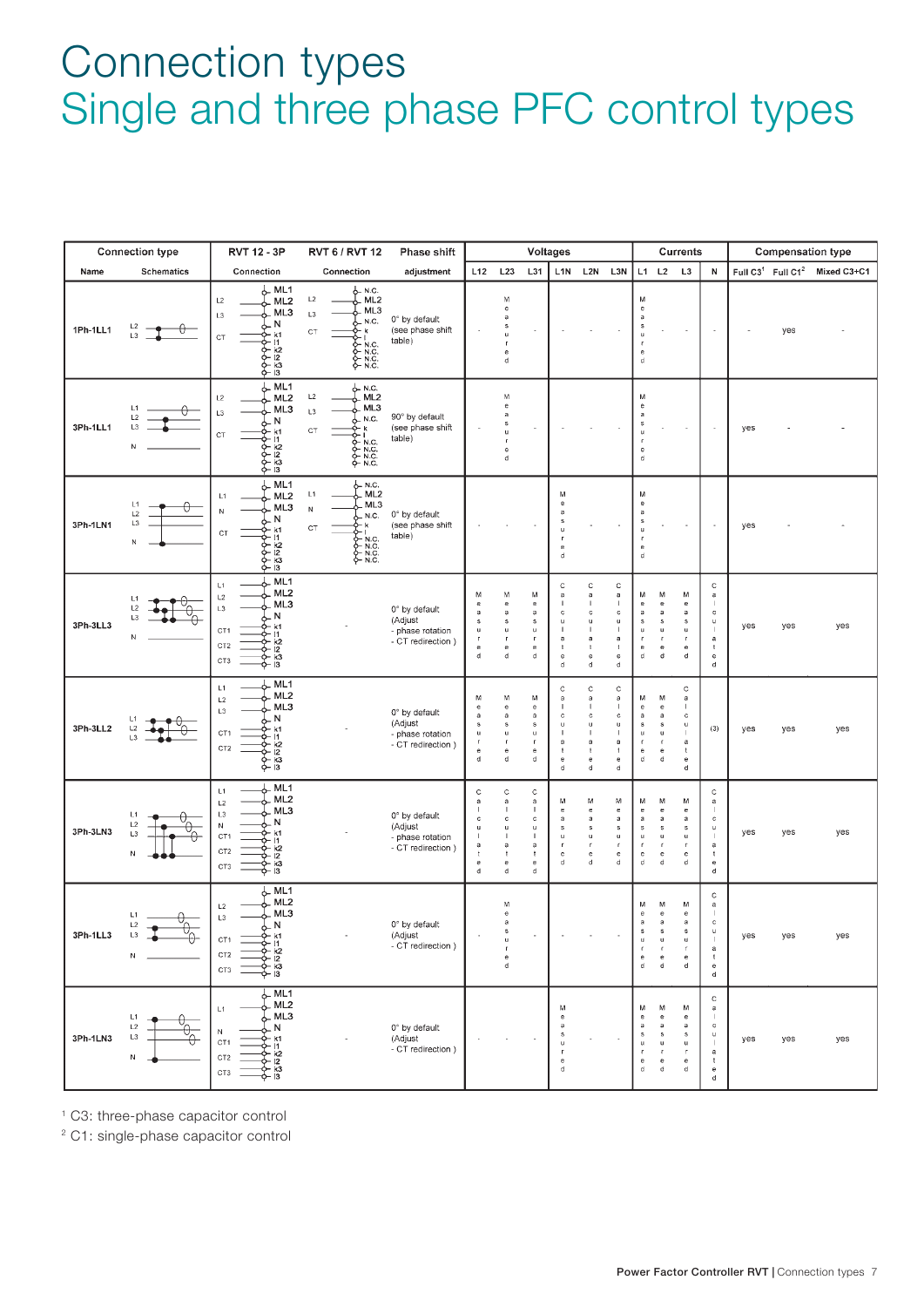### **Accessories**

#### RS485 Modbus adapter

All RVT controllers are Modbus communication enabled. The Modbus adapter is an optional item which allows communication with a monitoring system.

All RVT parameters are available (including harmonic spectrum and tables) through an RS485 Modbus adapter. All RVT parameters are accessible and locking parameters allows limiting their access through the Modbus communication only.

The RVT RS485 interface (3.3V power supply) is not compatible with previous RS485 adapter (5V power supply).



#### External probes for temperature measurements

Up to eight temperature probes may be connected to the RVT. The eight temperature probes are connected to a daisy chain network, connection details is shown in the manual. The RVT will close the fan relay if any of the eight temperature thresholds is exceeded.

Information on temperature may be recorded with the event logging function.

#### IP54

The RVT front plate offers an IP43 protection degree in standard version.

The gasket accessory enhances the standard RVT protection degree to IP54.





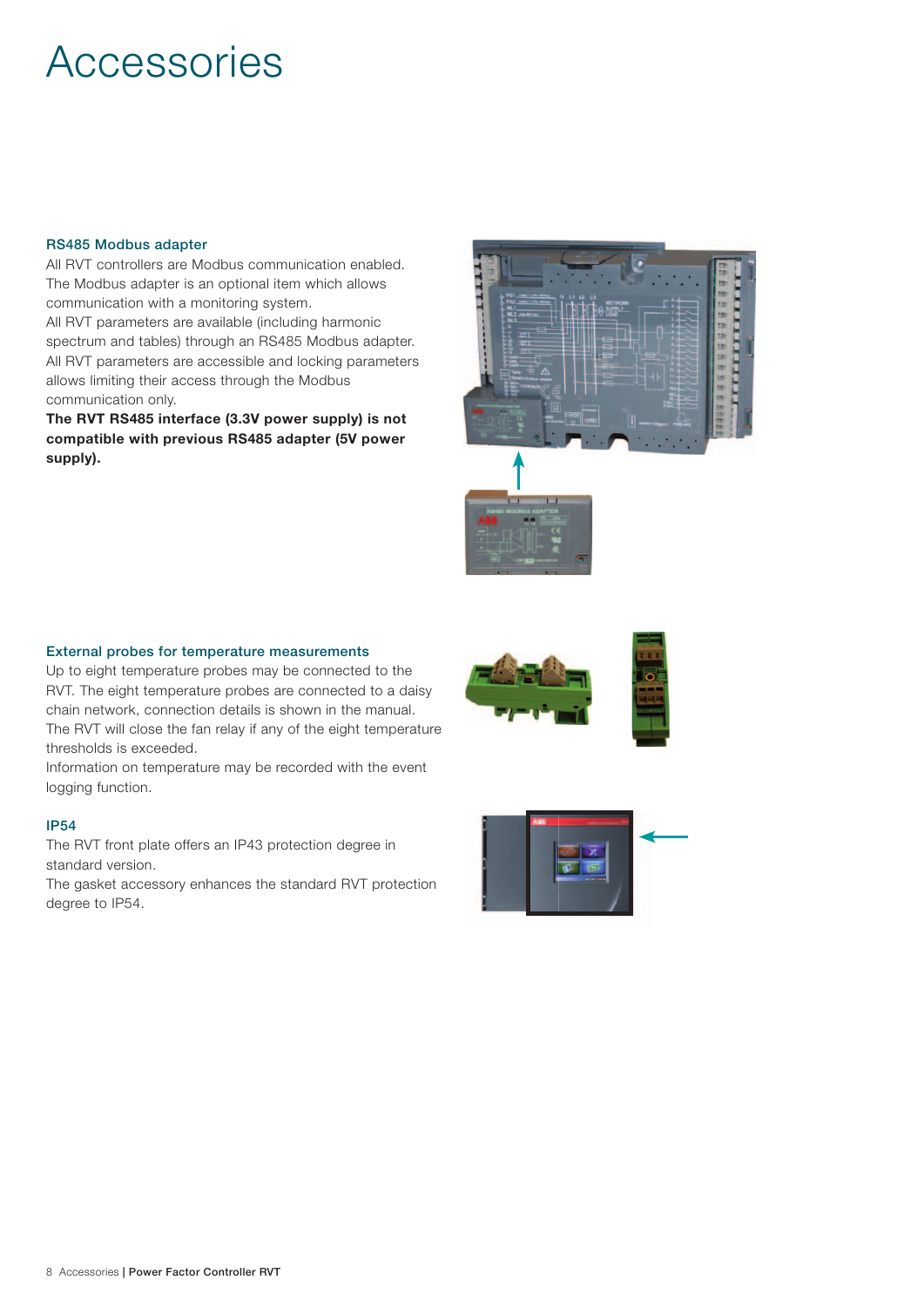## Wiring diagram

#### Base model



#### Three-phase model



PS1 - PS2: power supply

ML1-3: voltage measurements

N: neutral connection

k1-3, l1-3: CT connection

canH, canL : CAN bus

Earth: grounding

Temp: temperature probe connection

RS485: RS485 adapter interface

N1-2+/- digital inputs

A: common source for output relay

1-12: outputs

NO/NC: output contacts of alarm relay

AL: common source for alarm relay

FAN/Warning 1-2: FAN output relay

USB: USB connection

RJ45: Ethernet

LOCK: hardware lock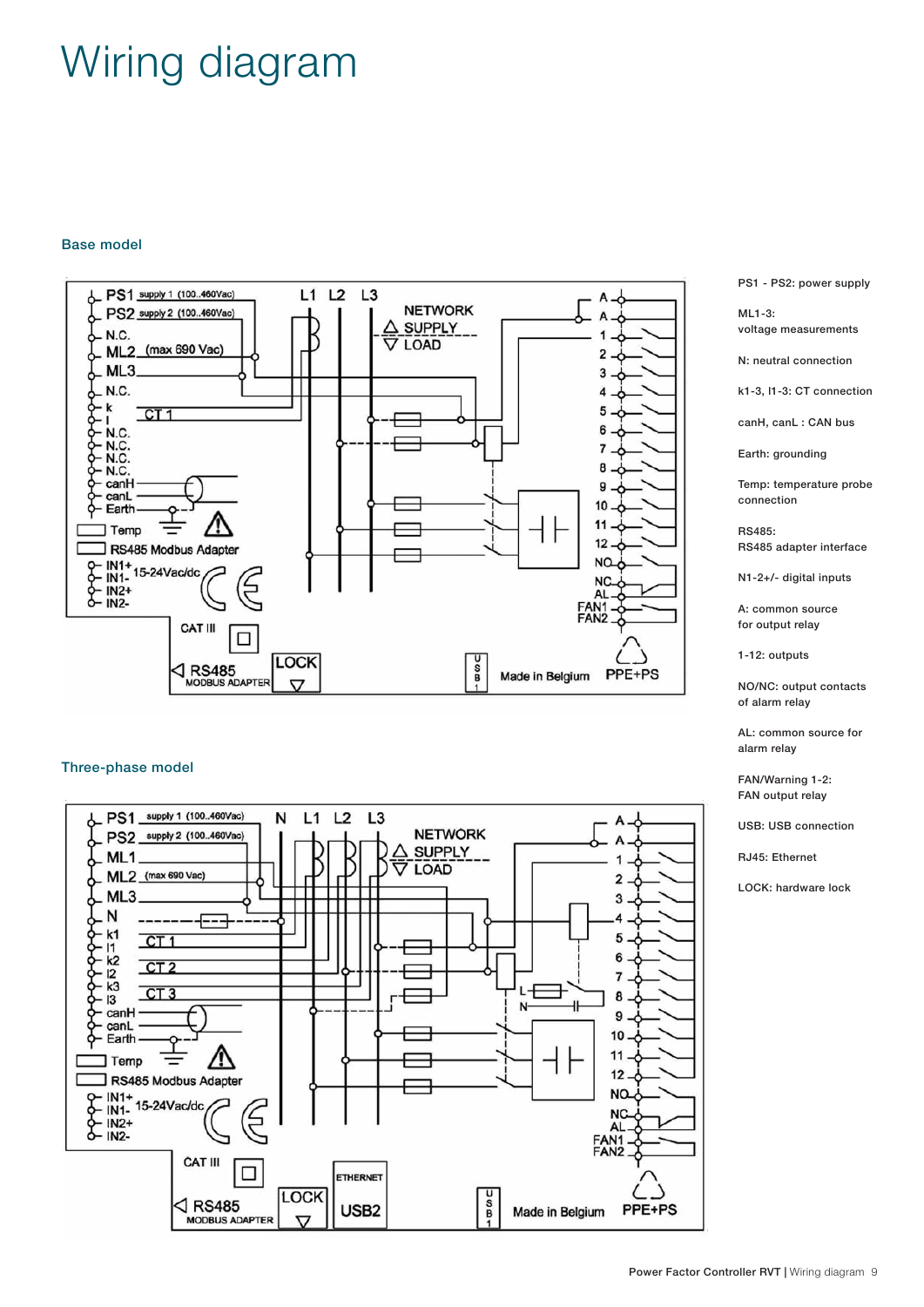# Technical specifications

| <b>Measuring system</b>                                             | Micro-processor system for balanced three-phase/single-phase networks and unbalanced network. |  |  |  |  |
|---------------------------------------------------------------------|-----------------------------------------------------------------------------------------------|--|--|--|--|
|                                                                     | Individual phase power factor control is available.                                           |  |  |  |  |
| <b>Supply voltage</b>                                               | From 100Vac up to 460 Vac.                                                                    |  |  |  |  |
| <b>Consumption</b>                                                  | 15 VA max.                                                                                    |  |  |  |  |
| Connection type for measuring                                       | Phase-phase or phase-neutral for balanced and unbalanced network.                             |  |  |  |  |
| circuit and power supply                                            |                                                                                               |  |  |  |  |
| <b>Voltage tolerance</b>                                            | $\pm 10\%$ on indicated supply voltages.                                                      |  |  |  |  |
| Measurement category (according to CAT III.                         |                                                                                               |  |  |  |  |
| IEC 61010-1)                                                        |                                                                                               |  |  |  |  |
| Voltage measurement                                                 | Up to 690Vac or higher with voltage transformer.                                              |  |  |  |  |
| Accuracy                                                            | $±1\%$ full scale.                                                                            |  |  |  |  |
| <b>Frequency range</b>                                              | 45 or 65 Hz (automatic adjustments to network frequency).                                     |  |  |  |  |
| <b>Current input</b>                                                | 5A or 1A (RMS) (class 1 C.T.).                                                                |  |  |  |  |
| <b>Current input impedance</b>                                      | $<$ 0.1 Ohm.                                                                                  |  |  |  |  |
| Power outage release                                                | Automatic disconnection of all capacitors in case of a power outage longer than 20ms.         |  |  |  |  |
| <b>Number of outputs</b>                                            | RVT6/RVT12 Base Model: programmable up to 6 or 12 outputs.                                    |  |  |  |  |
|                                                                     | RVT12-3P Three Phase Model: programmable up to 12 outputs.                                    |  |  |  |  |
| <b>Output contact rating</b>                                        | Max. continuous current: 1.5A (ac) - 0.3A (110V dc).                                          |  |  |  |  |
|                                                                     | Max. peak current: 5A.                                                                        |  |  |  |  |
|                                                                     | Max. voltage: 440 Vac.                                                                        |  |  |  |  |
|                                                                     | Terminal A-A are rated for a continuous current of 18A (9A/terminal).                         |  |  |  |  |
| Alarm contact rating                                                | One normally closed contact and one normally open contact.                                    |  |  |  |  |
| (voltage free contact)                                              | Max. continuous current: 1.5A (ac).                                                           |  |  |  |  |
|                                                                     | Rated voltage: 250Vac (max. breaking voltage: 440Vac).                                        |  |  |  |  |
| Fan contact rating                                                  | Normally open contact.                                                                        |  |  |  |  |
| (voltage free contact)                                              | Max. continuous current: 1.5A (ac).                                                           |  |  |  |  |
|                                                                     | Rated voltage: 250Vac (max. breaking voltage: 440Vac).                                        |  |  |  |  |
| <b>Power factor setting</b>                                         | From 0.7 inductive to 0.7 capacitive.                                                         |  |  |  |  |
| <b>Starting current setting (C/k)</b>                               | 0.01 to 5A.                                                                                   |  |  |  |  |
|                                                                     | Automatic measurement of C/k.                                                                 |  |  |  |  |
| <b>Switching sequences</b>                                          | $1:1:1:1:1::1 - 1:2:2:2:2::2 - 1:2:4:4:4::4$                                                  |  |  |  |  |
|                                                                     | $1:2:4:8:8:$ : 8 - 1:1:2:2:2:: 2 - 1:1:2:4:4:: 4                                              |  |  |  |  |
|                                                                     | $1:1:2:4:8::8 - 1:2:3:3:3:$ $:3 - 1:2:3:6:6::6$                                               |  |  |  |  |
|                                                                     | $1:1:2:3:31:3 - 1:1:2:3:61:6$                                                                 |  |  |  |  |
|                                                                     | and any other customer programmable sequence.                                                 |  |  |  |  |
| <b>Modbus baud rate</b>                                             | 300 - 600 - 1200 - 2400 - 4800 - 9600 - 19200 - 38400 - 57600 bps                             |  |  |  |  |
| <b>CAN</b> connection                                               | Support CAN 2.0B interface (for future use).                                                  |  |  |  |  |
| <b>USB host connection</b>                                          | For future use.                                                                               |  |  |  |  |
| <b>USB device connection</b>                                        | Available                                                                                     |  |  |  |  |
| Temperature probe input connection                                  | Only 2 contacts using 1-wire protocol.                                                        |  |  |  |  |
|                                                                     | Parasitic supply mode (no need of external power supply)                                      |  |  |  |  |
|                                                                     | Connection to more nodes in a daisy chain network                                             |  |  |  |  |
|                                                                     | 8 temperature probes connection                                                               |  |  |  |  |
|                                                                     | 8 meters maximum between RVT to temperature probe or between probes                           |  |  |  |  |
|                                                                     | 64 meters maximum length                                                                      |  |  |  |  |
| <b>Step configuration</b>                                           | Automatic, fixed, disabled.                                                                   |  |  |  |  |
| <b>Display</b>                                                      | QVGA 320 x 240 pixels colorful touch-screen.                                                  |  |  |  |  |
| Adjustable display backlighting                                     | Available                                                                                     |  |  |  |  |
| Switching time between steps                                        | Programmable from 1s to 18h.                                                                  |  |  |  |  |
| Saving-function                                                     | All programmed parameters and modes are saved in a non-volatile memory.                       |  |  |  |  |
| Auto adaptation to the connection and phase-rotation of the network |                                                                                               |  |  |  |  |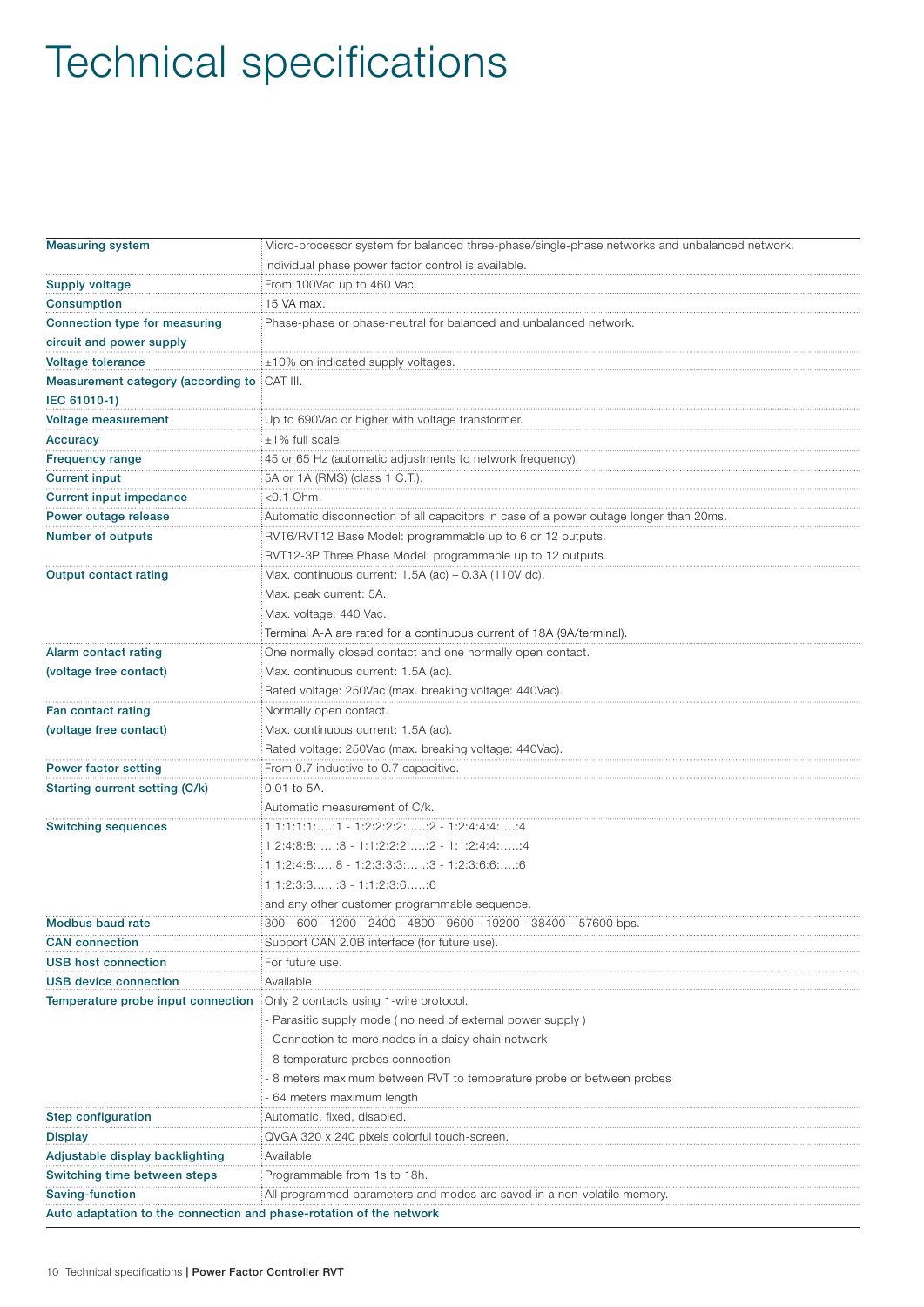# Technical specifications

| Auto adaptation to the CT-terminals |                                                                                |
|-------------------------------------|--------------------------------------------------------------------------------|
|                                     | Power Factor correction operation is insensitive to the presence of harmonics. |
|                                     | Working with passive and regenerative loads (four-quadrant operation).         |
| Operating temperature               | $-20^\circ$ C to 70 $^\circ$ C.                                                |
| Storage temperature                 | $-30^{\circ}$ C to 85 $^{\circ}$ C.                                            |
| <b>Mounting position</b>            | Vertical panel mounting.                                                       |
| <b>Dimensions</b>                   | Front plate: $146 \times 146$ mm (h x w).                                      |
|                                     | Rear side: 205 x 135 mm.                                                       |
|                                     | Overall: 146 x 211 x 67 mm (h x w x d).                                        |
| Weight                              | 650 g (unpacked).                                                              |
| Connector                           | Cage clamp type (2.5mm <sup>2</sup> single core cable).                        |
| Front plate protection              | IP 43 (IP54: on request).                                                      |
| <b>Relative humidity</b>            | Maximum 95%, non-condensing.                                                   |
| <b>CE and UL Marked</b>             |                                                                                |

### Product line-up

| <b>Features</b>             | RVT6 / RVT12              | <b>RVT12 - 3P</b>            |
|-----------------------------|---------------------------|------------------------------|
| Article number              | RVT6: 2GCA291720A0050     | 2GCA291722A0050              |
|                             | RVT12: 2GCA291721A0050    |                              |
| 1/3 phase measurements      | voltage measurement input | 3 voltage measurement inputs |
|                             | current measurement input | 3 current measurement inputs |
| Real time clock             | ΝC                        | YES                          |
| Energy measurements         | NC                        | YES                          |
| Ethernet connection         | NC                        | ΈS                           |
| USB host connection         |                           | YES.                         |
| JSB device connection       | YES                       | YES                          |
| Digital inputs              | <b>YES</b>                | YES                          |
| Alarm / fan relays          | YES                       | YES                          |
| Output relays               | ∃6 or 12                  |                              |
| _ock switch                 | <b>YES</b>                | YES                          |
| RS485 Modbus connection     | YES                       | YES                          |
| External temperature probes | <b>YES</b>                | <b>YES</b>                   |